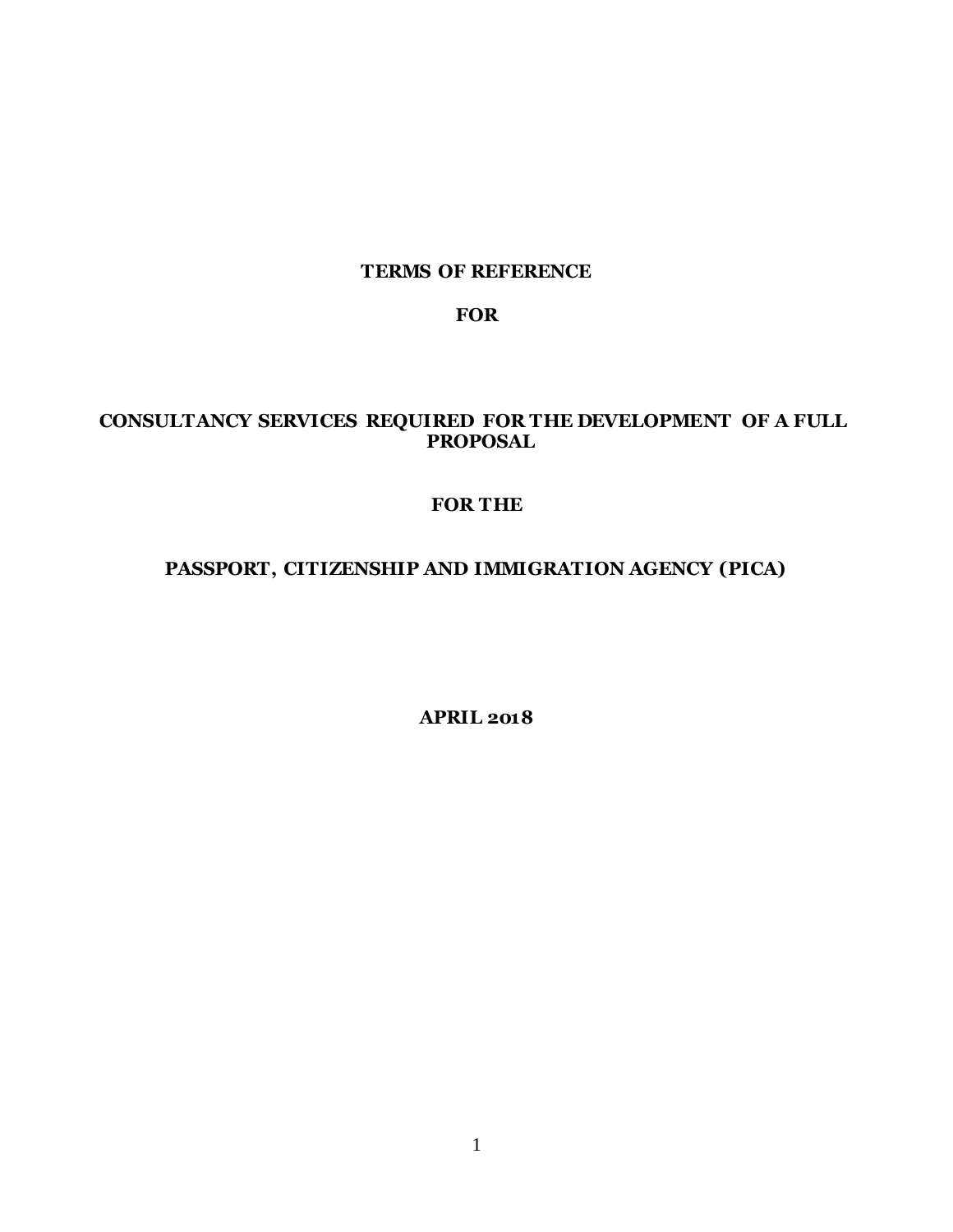#### **1. BACKGROUND**

PICA is responsible for the screening of all passengers entering and leaving Jamaica via the island's international airports and seaports. The mission of the agency is to ensure the facilitation of the movement of fit and proper persons while preventing and deterring undesirables from entering the country. The undesirables include persons of interest on the UN Counter Terrorism watch list, the INTERPOL Watch Lists of the Foreign Terrorist Fighter (FTFs) and Prohibited Immigrants, and other persons of interest to law enforcement.

PICA is also responsible for the granting of citizenship, issuing visas to foreign national prior to arrival in Jamaica, via the Jamaican Missions overseas; and granting of extensions of stay to foreign nationals vising Jamaica as tourist, students or workers.

The current Border Management Information System (BMIS), enTrex was donated by IOM and implemented in 2004. It was implemented by 3M Interamerica Inc. for the processing of passengers at our ports of entry and records the movement of travelers across the countries. The existing BMIS supports the use of the Advanced Passenger Information System (APIS) at both arrival and departure, and is a critical component of the Automated Border Control System (Kiosk) at arrival which was introduced to aid with the processing of passengers. Additionally, it serves as a critical source of traveler data for several law enforcement agencies and other government entities.

The system is thirteen years old and since its inception, it has not been upgraded. The enTReX database has accumulated approximately thirty (30) million travel records for arriving and departing passengers, and a variety of travel documents. We anticipate an increase of approximately four (4) million records annually. In addition, it has been updated with over five hundred thousand (500,000) watch list records and we intend to add the capability to integrate the INTERPOL watch lists records. It therefore serves as a critical tool in the country's crime fighting, crime and border security prevention initiatives. But despite this, it has not had the benefit of added functional requirements and increased database capacity to effectively manage the volume of information that the system has to process.

Due to the fact that the system has not been upgraded, it has become very expensive to maintain as in fact is now obsolete. The supplier has indicated that the current BMS architecture that was developed is no longer supported by their company. Therefore, support and maintenance for the current BMS will not be available beyond the 2016/17 financial year. The last maintenance agreement was from July 1<sup>st</sup> 2015 to June 30<sup>th</sup> 2017 and is for USD 559,000.00. Maintenance of the system by 3M Interamerica Inc was provided under a special arrangement which was very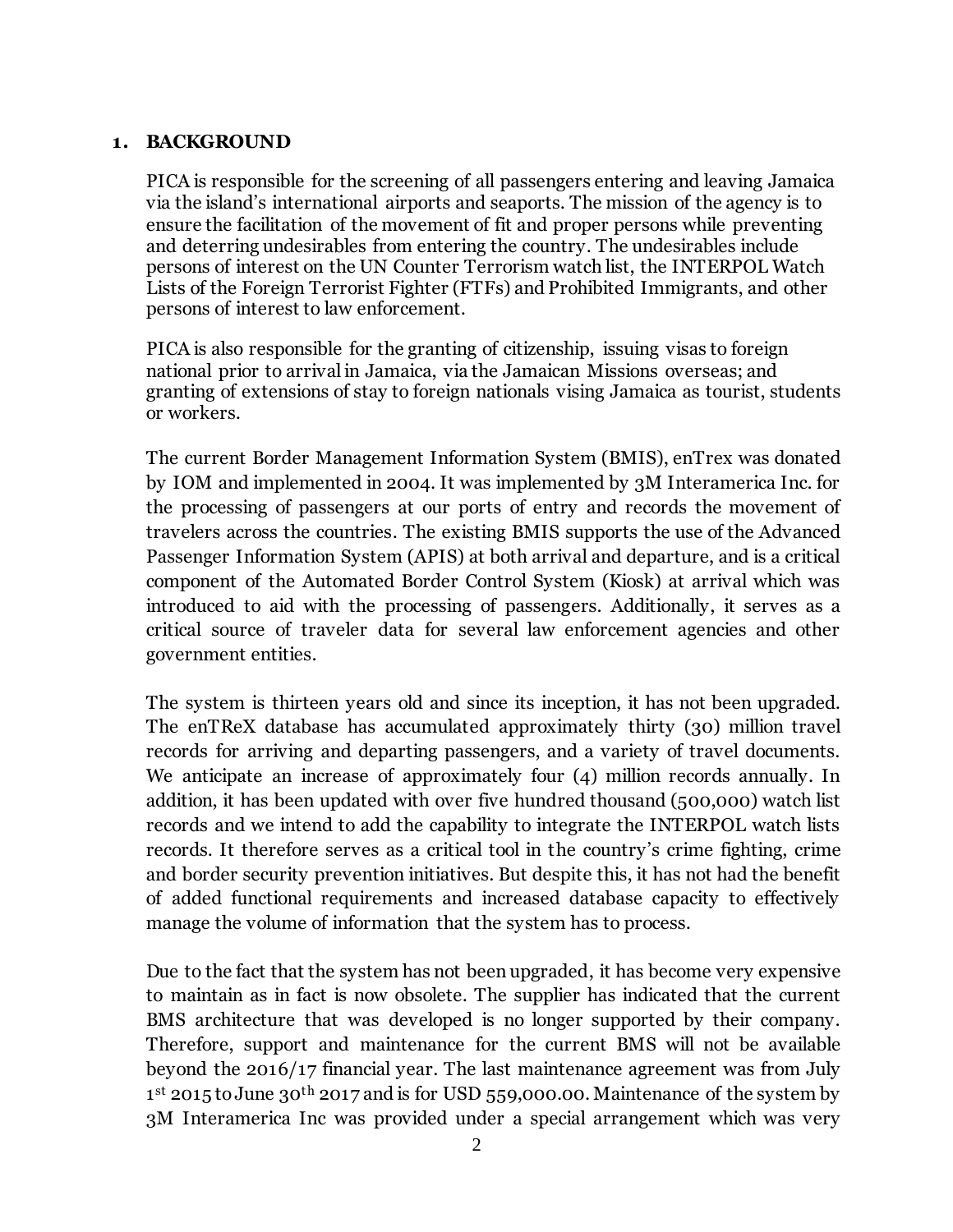expensive. Furthermore, we are advised that as at May 1, 2017 3M has sold its BMS and Identity management aspect of the business to GEMALTO a French consortium in Netherlands. Therefore the maintenance of the current BMS is uncertain for the long term.

In 2017 PICA submitted a project Concept Summary to PIMSEC for their consideration. The concept was favourably considered and submitted to PIMC. The PIMC approved the concept and advised that a full project proposal should be developed. PICA indicated that it did not have the in-house capability to develop the proposal and sought assistance for the project to be developed. PICA's proposal for a new BMIS should consider issues of interoperability with other current and future systems within PICA, in order to satisfy the government of Jamaica's requirement for the development and submission of a project proposal for consideration by the PIMC. PICA is now seeking financial assistance from the PIEF to facilitate the contracting of a consultant to prepare the full proposal and related documents.

# **2. OBJECTIVES OF THE ASSIGNMENT**

- a) To develop a full project proposal for the replacement of PICA's Border Management System (BMS). This should address interoperability issues and interface with the immigration, passport and citizenship systems to include current and future systems within PICA, as well as external to PICA. The BMS components include, but are not limited to: passenger name record (PNR); interactive advanced passenger information systems (iAPIS); e-passport readiness; e-visa readiness; interface with automated border controls (ABCs) such as e-Gates and self-service KIOKS; and enhances security and facilitation across Jamaica' borders.
- b) Complete PIMSEC proposal template which among other things include a financial matrix, results matrix, risk matrix, monitoring and evaluation matrix, impelemnation schedule and procurement schedule. This is a requirement of the Public Investment Monitoring Committee (PIMC).
- c) To provide draft procurement for tender documents, including Evaluation Criteria for BMS supplier selection, in accordance with the Procurement Regulations of the World Bank and Procurement guidelines of the Government of Jamaica as well as international best practice.

## **3. DELIVERABLES & TIMELINES OF THE ASSIGNMENT**

The following deliverables are expected from this assignment

- a) An inception report detailing among other things the methodology and approach to be utilized, the workplan, risk management strategies.
- b) The draft project proposal prepared in keeping with the requirements of the PIMSEC
- c) A draft PIMSEC proposal template completed as required by PIMSEC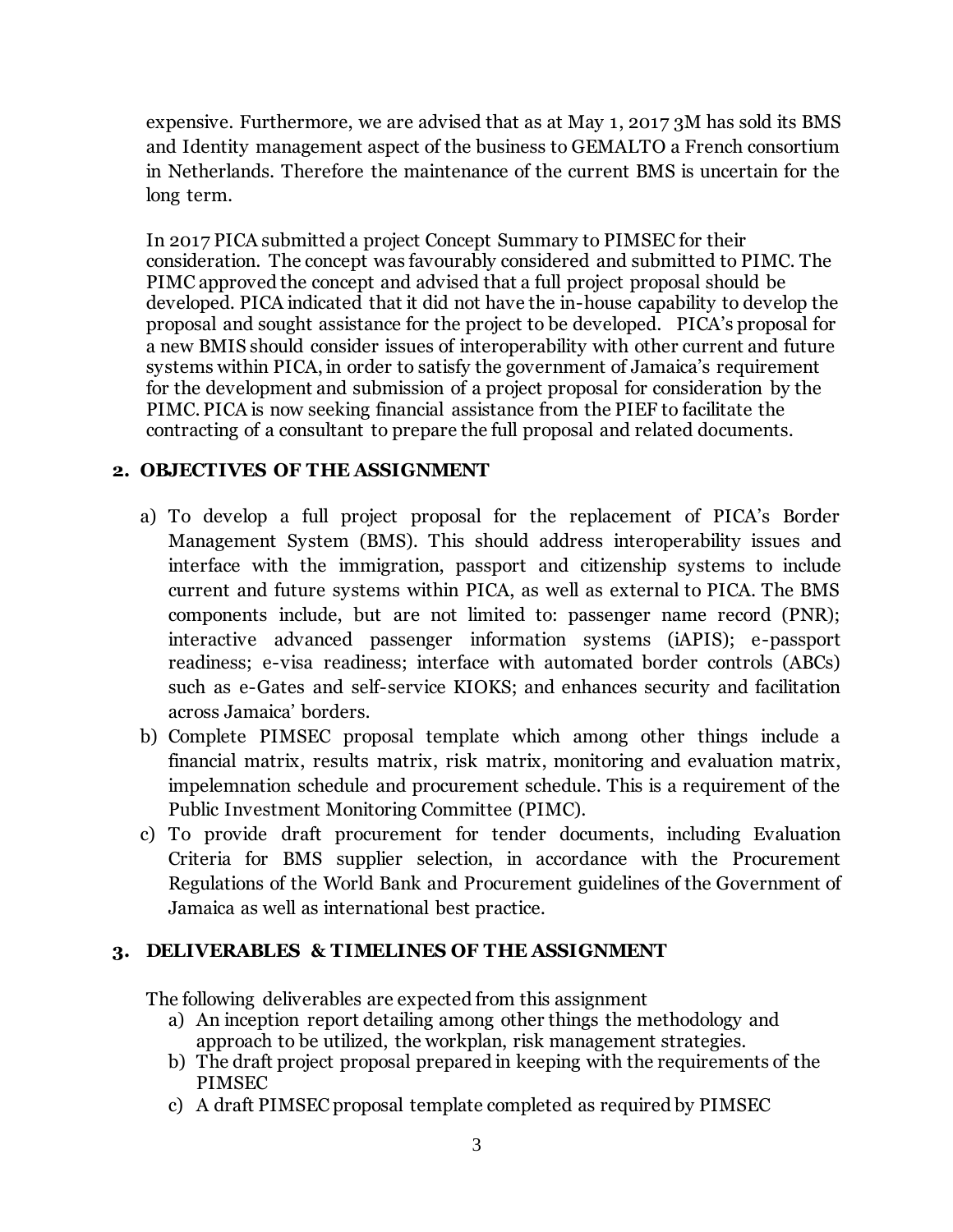- d) The final project proposal acceptable to PIMSEC and PICA.
- e) A completed and accepted PIMSEC proposal template
- f) Request for Information (RFI) documents developed and information obtained from potential suppliers of BMS to inform preparation of procurement tender documents and other business case issues and options, including: Internal and external systems interoperability and work process integration to be considered in the design and development of a BMIS solution and financing options.
- g) Draft procurement tender documents, including an evaluation matrix of potential suppliers based on a Request for Information (RFI) from selected suppliers of BMS.

#### **4. SCOPE of WORK**

.

The Consultant(s) are expected to perform the services required, in accordance with the highest professional standards and international best practices, bearing in mind the objective of the assignment, the desired outputs and the PIMSEC guidelines.

The Consultant(s) is/are required to perform the following functions at a minimum, in the development of:

- 1. Review project background
	- i) Review all the relevant and available documents which will help to provide a good understanding of the project context, the problems being encountered and the best approach to the execution of the assignment at hand, including, inter alia, a review of PICA BMS technical detailed specifications already developed, along with the Project Concept Summary and PIMC comments.
	- ii) Identify and analyze the key problem being encountered and which the project is seeking to address, the initiatives now being undertaken to address them, their effectiveness, as well as the likely consequence of not taking action now.
	- iii) Identify the project baseline in terms of current policies, projects and stakeholders that are relevant to the project, and assess the proposed project's coherence with the Vision 2030 Jamaica & the Medium Term Socio-Economic Framework; sector policies & the SPS' corporate plan
- 2. Plan, organize and facilitate stakeholder consultations, site visits and other data collection activities to validate internal and external user requirements.
- 3. Prepare and send request for information document to potential suppliers of BMS and secure information required to inform preparation of procurement tender documents and other business case issues and options, including: Internal and external systems interoperability and work process integration to be considered in the design and development of a BMIS solution and financing options.
- 4. Identify options for internal and external systems interoperability and work process integration to be considered in the design and development of a BMIS solution. Propose the most feasible option with justification, and details of how the proposed system will interface with other related platforms.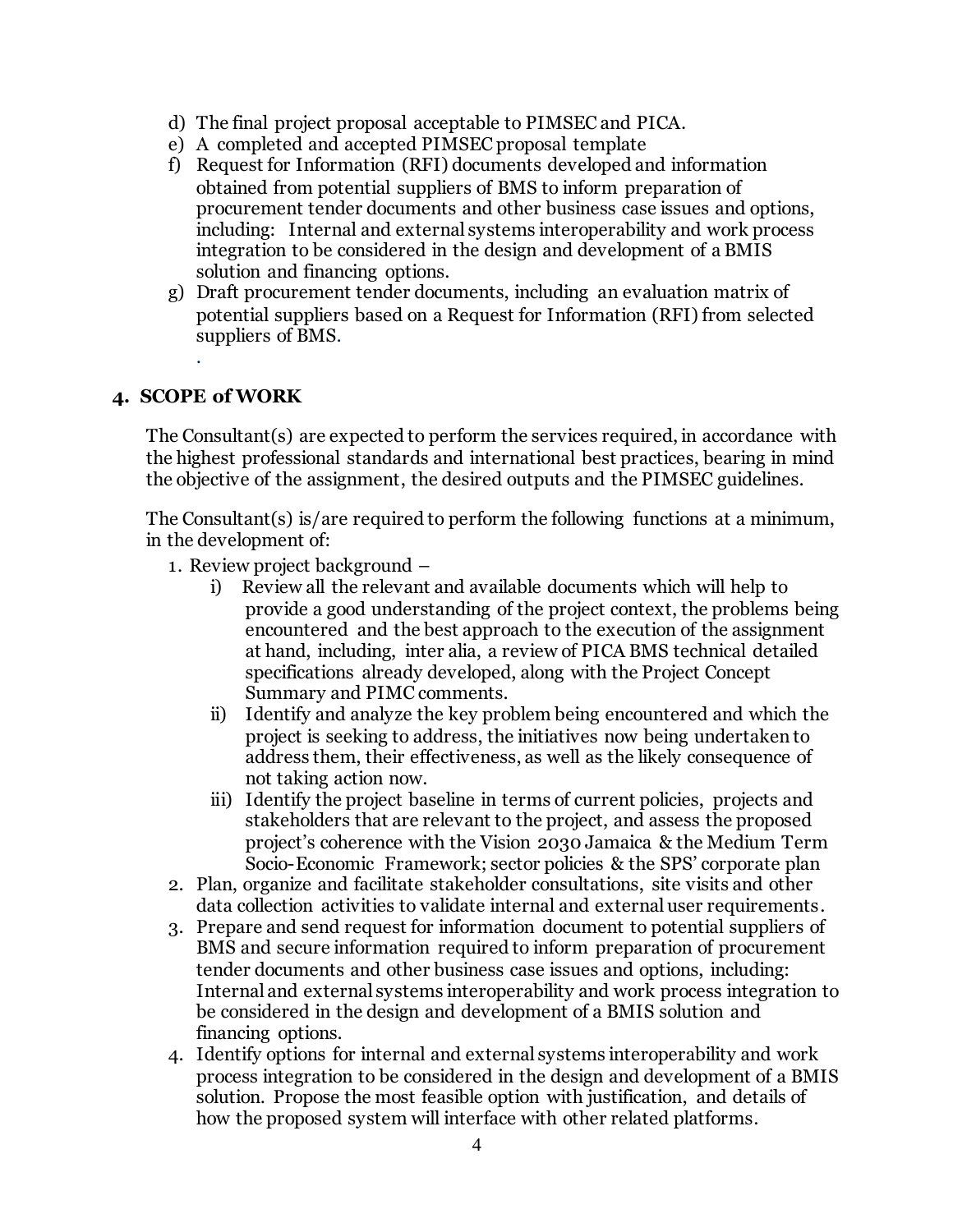- 5. Ascertain and evaluate the extent to which the proposed project will impact people, the environment and the operating costs and sustainability of PICA. Ascertain the climate change and other risks to which the project will be exposed and the proposed mitigation strategies.
- 6. Draft proposal for the procurement, installation and operation of an integrated BMS to meet the current and future needs of the PICA and its stakeholders. The proposal should include among other things a detailed estimate of costs and benefits, cashflow projections, a financing plan & debt servicing requirements, and a financial and economic cost benefit analysis, and detailed implementation plan, outlining among other things, how the new system will be implemented.
- 7. The proposal should also include a monitoring & evaluation plan based on PIMSEC and e-Gov requirements..
- 8. Present proposal to PICA and its key stakeholders for review and feedback
- 9. Complete the PIMSEC project proposal template.
- 10.Deliver final draft of Proposal and the completed PIMSEC proposal template
- 11. Draft procurement tender documents, including an evaluation matrix of potential suppliers based on a Request for Information (RFI) from selected suppliers of BMS.

# **CONSULTANT QUALIFICATIONS**

# **Qualifications of the Firm**:

At least seven (7 ) years' experience in project/program design and management and proposal development for medium to large scale projects in the field of Border Management Control Systems, including Automated Border Control (ABC) systems, E-Visa systems, Interactive APIS , and E-passport systems.

# **Qualifications of Proposed Staff (Key staff):**

**Primary Specialist** – Master Degree in- management, development planning, finance, engineering, or in a related field and ten years' experience in Border Control Management proposal development, project/ proposal design and management.

- a) Demonstrated knowledge of international best practices in border management systems to include e-passport, e-visa, passenger name record, interactive APIS, egates and other automated border control (ABC) systems.
- b) Proven success over the last five years in the preparation of development projects proposals, and/or feasibility studies and business plans.
- c) A minimum of Five years of experience working with, or in public sector institutions
- d) Experience in integrating national border Inspection Systems and Tools with Interoperable Applications
- e) Knowledge of Travelers' Identification and Risk Assessment Applications
- f) Experience in designing Strategic framework for Border Control Management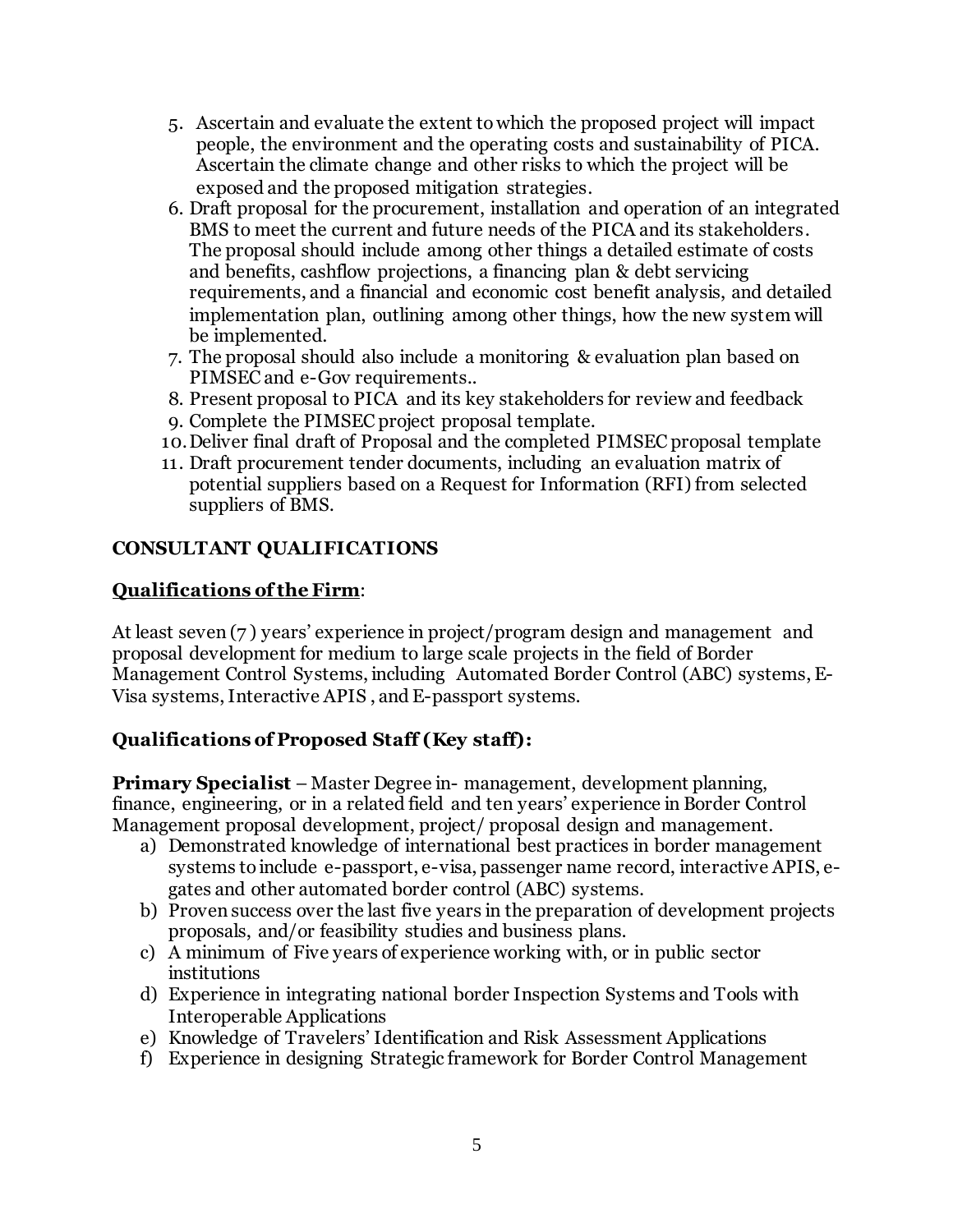**IT Specialist** – Degree in ICT and seven years' experience in border control technology and platforms .

- a) Knowledge of various software for border management and security/ immigration control.
- b) Over seven years of relevant technical experience in the development, installation, operation, or maintenance of Border Information Management of similar type of information management systems.
- c) At least seven years' experience in developing border security and travel facilitation best practices, immigration control processes and ICAO standards.
- d) Extensive experience in planning, designing and implementing National Border Inspection Systems and Tools, including E-Visas and Electronic Travel Systems; Document Readers, Biographic and Biometric Identity verification, National Watchlists, Automated Border controls and Entry and Exit Databases.

### **5. REPORTING & SUPERVISION**

The consultant(s) shall report to the CEO of PICA; however the direct supervision of the consultant will be the responsibility of the PICA Director of ICT. A project steering committee will be established, and will be chaired by the CEO of PICA, with representatives from the key stakeholder organization. This committee will review the deliverables of the consultant and ensure that they satisfy the terms of the contract. No variations are to be made to the agreed time or cost under the contract without prior approval by the Executive Director, PIMSEC.

## **6. CHARACTERISTICS OF THE CONSULTANCY**

a) **Level of effort**: An estimated 55 man-days will be required to complete this assignment, and it may be carried out over a period not exceeding fifteen weeks. See table for breakdown of effort required.

| N <sub>0</sub> | <b>Activity</b>                                             | <b>Man-Days</b> |
|----------------|-------------------------------------------------------------|-----------------|
|                | Preparation of inception report                             | 2               |
| $\mathfrak{p}$ | Desk review & site visits                                   |                 |
| 3              | Engaging in stakeholder consultations and other appropriate | 18              |
|                | data collection efforts                                     |                 |
|                | Request for information and evaluation of response          |                 |
| 5              | Development of Proposal                                     | 15              |
| 6              | Presentation of proposal to PICA and key Stakeholders for   | $\mathbf{2}$    |
|                | feedback                                                    |                 |
|                | Preparation of final report based on inputs & comments      | 5               |
|                | received                                                    |                 |
| 8              | Completion of the PIMSEC Project Proposal Template          | 2               |
|                | Prepare draft tender documents                              |                 |
| 10             | <b>TOTAL</b>                                                | 55              |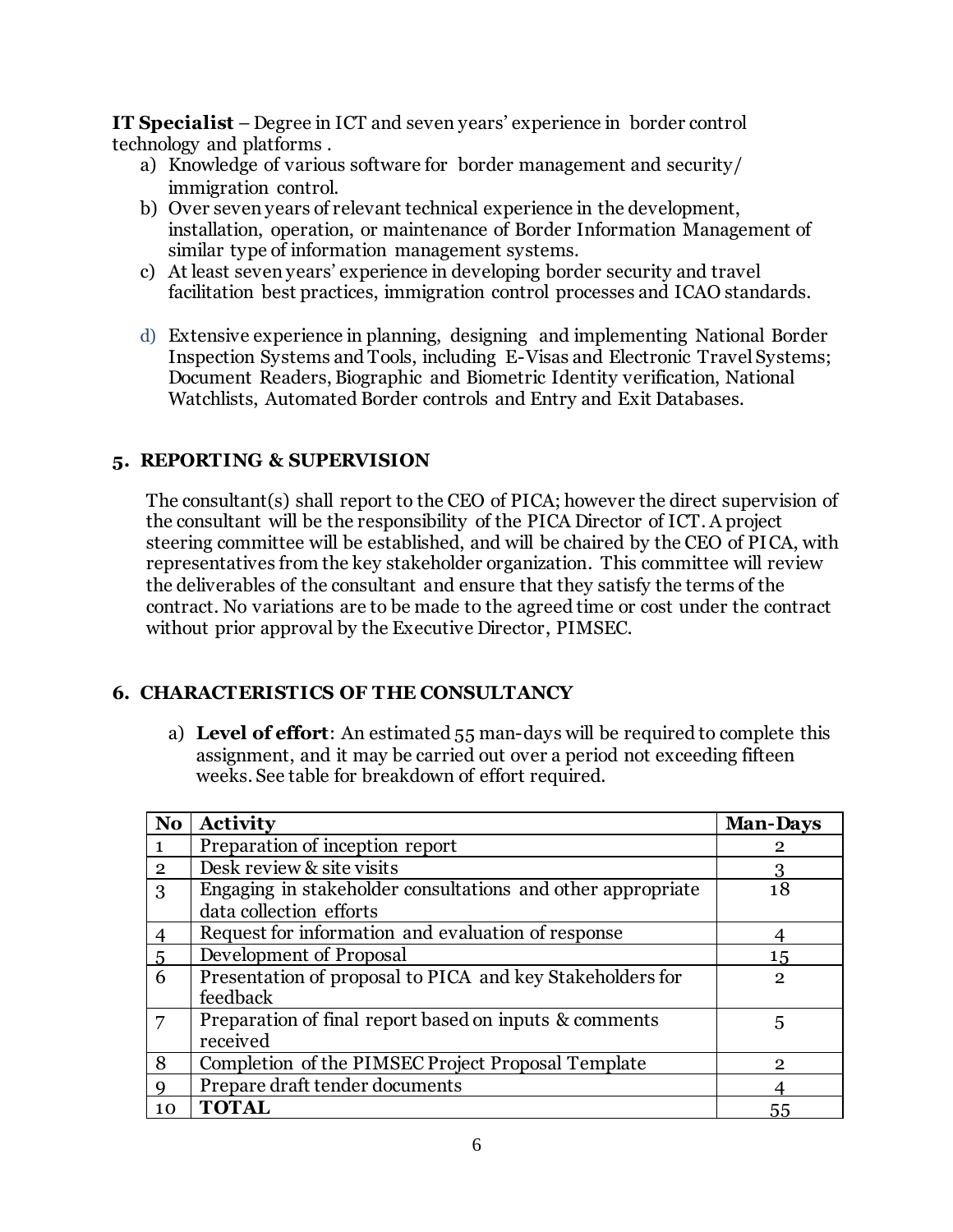- b) **Duration of contract**: The contract will be executed over a 15 week period.
- c) **Location**: Jamaica
- d) **Type of Consultancy**: Firm
- e) **Type of contract**: Lump sum

### **7. EVALUATION OF PROPOSALS**

The evaluation criteria and scoring will be as follows:

|                 | <b>CRITERIA</b>                                                                                                  | <b>SCORE</b> |
|-----------------|------------------------------------------------------------------------------------------------------------------|--------------|
|                 | Relevant post graduate qualifications                                                                            | 15           |
| $\overline{2}$  | Additional specialized training in ICT/Border management systems                                                 | 10           |
| 3               | Proven experience in the development of project proposals/feasibility<br>studies.                                | 35           |
| $\overline{4}$  | Relevant experience in: the development, installation, operation, or<br>maintenance of similar or comparable BMS | 30           |
| $5\overline{)}$ | Experience in BMS in Jamaica or the Caribbean Region                                                             | 10           |
| 6               | <b>TOTAL</b>                                                                                                     | 100          |

## **8. WORKING CONDITIONS**

PICA will be expected to provide the consultant with office space during the period of this assignment. The PICA will also provide facilities for or make the necessary arrangements to accommodate the stakeholders when it is necessary to hold meetings with them together as a group. The consultant will also, as required, hold meetings with individual stakeholders, at the offices of those organizations.

#### **9. PAYMENT SCHEDULE**

- Inception Report 10 days form contract signing **10% of Contract Sum**
- Draft Project Proposal:- 10 weeks after contract signing- **30 % of Contract Sum**
- Final Project Proposal & PIMSEC Project Proposal Summary: 12 weeks from start date of contract - **30% of Contract Sum**
- Procurement Tender Documents-, including Supplier Evaluation Matrix: 14 weeks after start of contract - **20% of Contract Sum**

#### **10. COPYRIGHT**

All the information derived from this assignment will remain the property of PIMSEC/Ministry of Finance & the Public Service. This includes all reports. Publication of any information emanating from this assignment is prohibited unless permission to cite the findings is approved by the Accounting Officer of the PIMSEC.